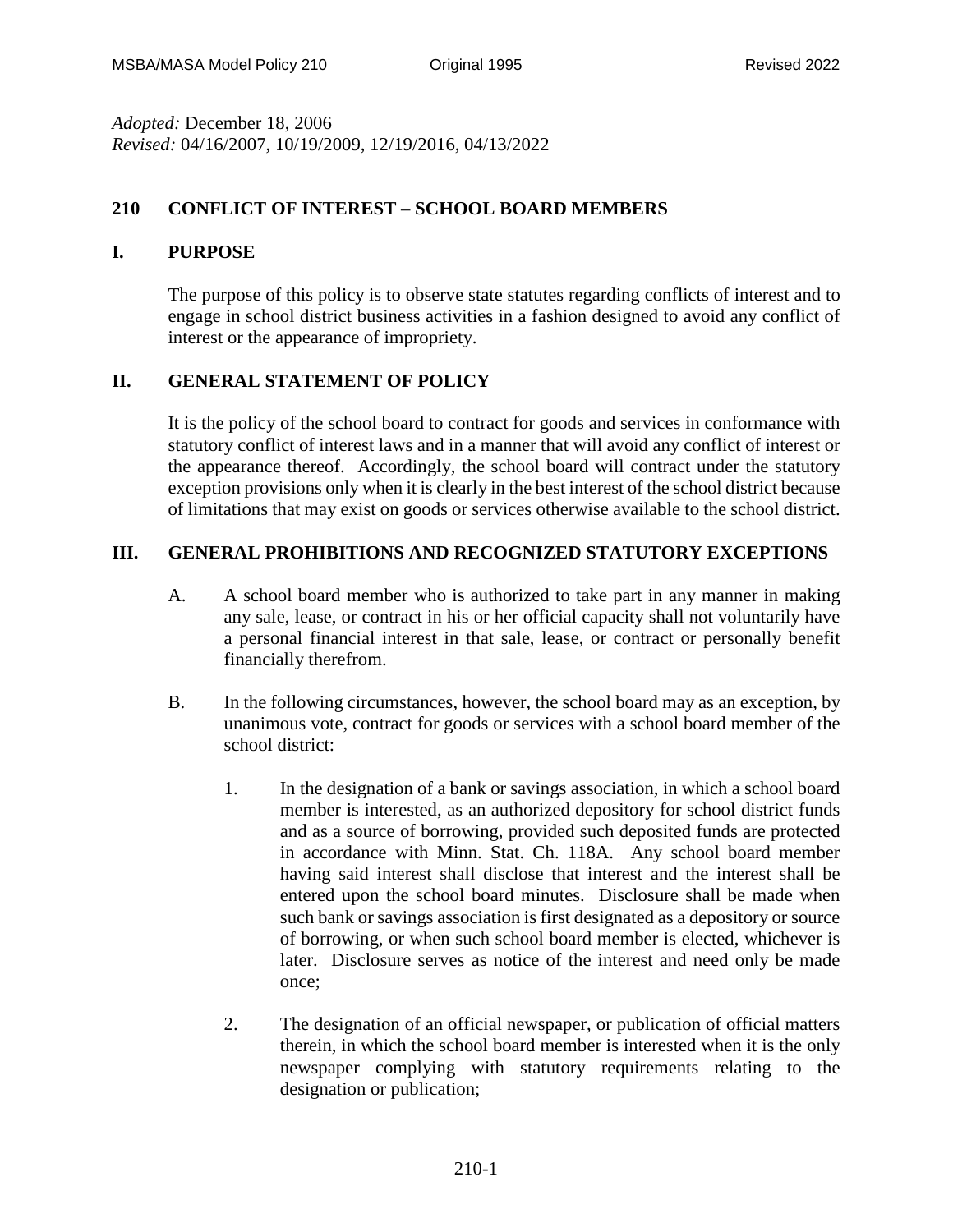- 3. A contract with a cooperative association of which the school board member is a shareholder or stockholder but not an officer or manager;
- 4. A contract for which competitive bids are not required by law. A contract made under this exception will be void unless the following procedures are observed:
	- a. The school board shall authorize the contract in advance of its performance by adopting a resolution setting out the essential facts and determining that the contract price is as low as or lower than the price at which the goods or services could be obtained elsewhere.
	- b. In the case of an emergency when the contract cannot be authorized in advance, payment of the claims must be authorized by a like resolution wherein the facts of the emergency are also stated.
	- c. Before a claim is paid, the interested school board member shall file with the clerk of the school board an affidavit stating:
		- (1) The name of the school board member and the office held;
		- (2) An itemization of the goods or services furnished;
		- (3) The contract price;
		- (4) The reasonable value;
		- (5) The interest of the school board member in the contract; and
		- (6) That to the best of the school board member's knowledge and belief, the contract price is as low as, or lower than, the price at which the goods or services could be obtained from other sources.
- 5. A school board member may contract with the school district to provide construction materials or services, or both, when the sealed bid process is used. When the contract comes before the school board for consideration, the interested school board member may not vote on the contract. (*Note: This section applies only when the school district has a population of 1,000 or less according to the last federal census***.)**
- 6. A school board member may rent space in a public facility at a rate commensurate with that paid by other members of the public.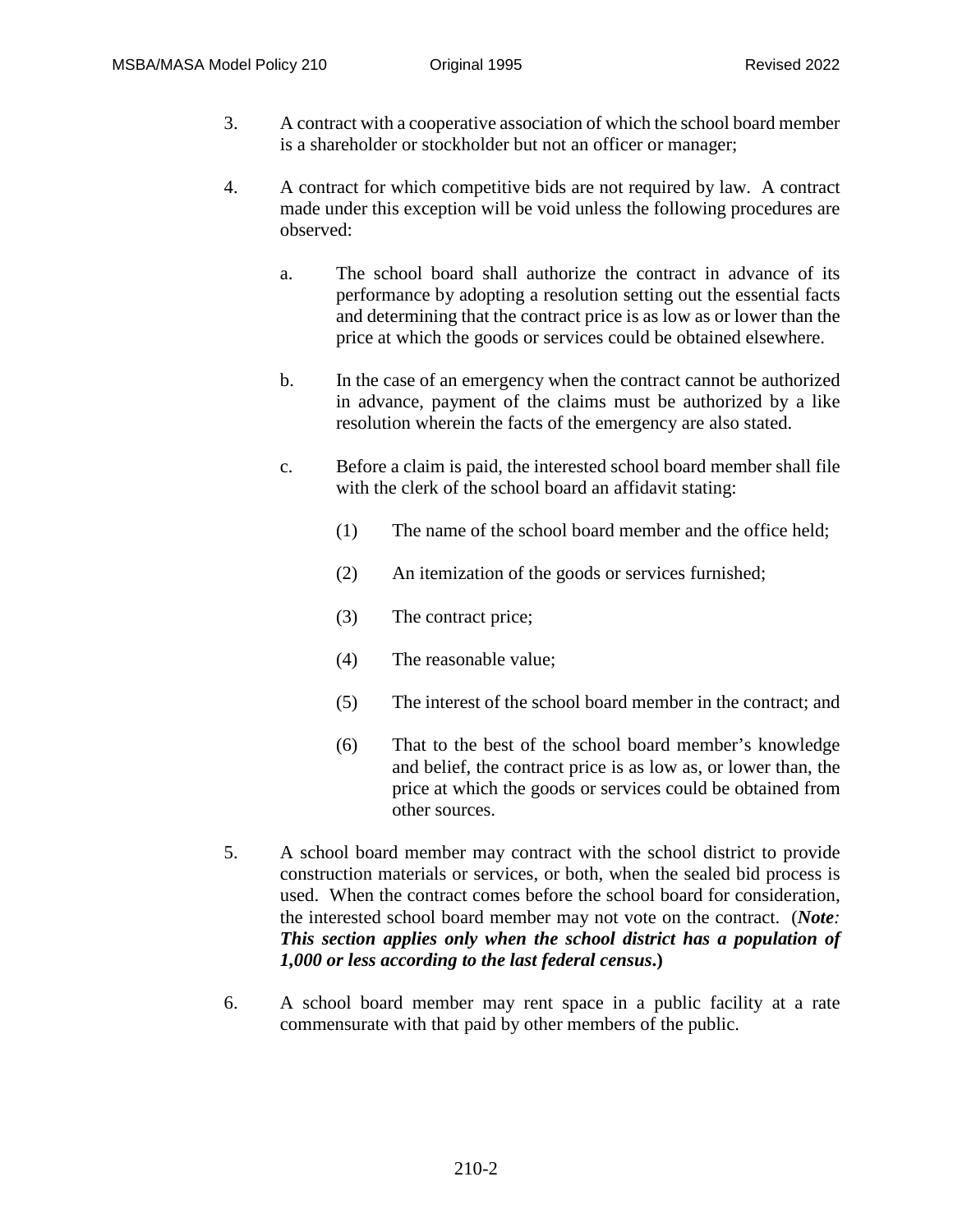- C. In the following circumstances, the school board may as an exception, by majority vote at a meeting at which all school board members are present, contract for services with a school board member of the school district: A school board member may be newly employed or may continue to be employed by the school district as an employee only if there is a reasonable expectation on July 1, or at the time the contract is entered into or extended, that the amount to be earned by that school board member under that contract or employment relationship, will not exceed \$8,000 in that fiscal year. If the school board member does not receive majority approval to be initially employed or to continue in employment at a meeting at which all school board members are present, that employment is immediately terminated and that school board member has no further rights to employment while serving as a school board member in the school district.
- D. The school board may contract with a class of school district employees, such as teachers or custodians, when the spouse of a school board member is a member of the class of employees contracting with the school board and the employee spouse receives no special monetary or other benefit that is substantially different from the benefits that other members of the class receive under the employment contract. For the school board to invoke this exception, it must have a majority of disinterested school board members vote to approve the contract, direct the school board member spouse to abstain from voting to approve the contract, and publicly set out the essential facts of the contract at the meeting in which the contract is approved.

#### **IV. LIMITATIONS ON RELATED EMPLOYEES**

- A. The school board must hire or dismiss teachers only at duly called meetings. When a husband and wife, brother and sister, or two brothers or sisters, constitute a quorum, no contract employing a teacher may be made or authorized except upon the unanimous vote of the full school board.
- B. The school board may not employ any teacher related by blood or marriage to a school board member, within the fourth degree as computed by the civil law, except by a unanimous vote of the full school board.

## **V. CONFLICTS PRIOR TO TAKING OFFICE**

A school board member with personal financial interest in a sale, lease, or contract with the school district which was entered before the school board member took office and presents an actual or potential conflict of interest, shall immediately notify the school board of such interest. It shall thereafter be the responsibility of the school board member to refrain from participating in any action relating to the sale, lease, or contract. At the time of renewal of any such sale, lease, or contract, the school board may enter into or renew such sale, lease, or contract only if it falls within one of the enumerated exceptions for contracts relating to goods or services provided above and if the procedures provided in this policy are followed.